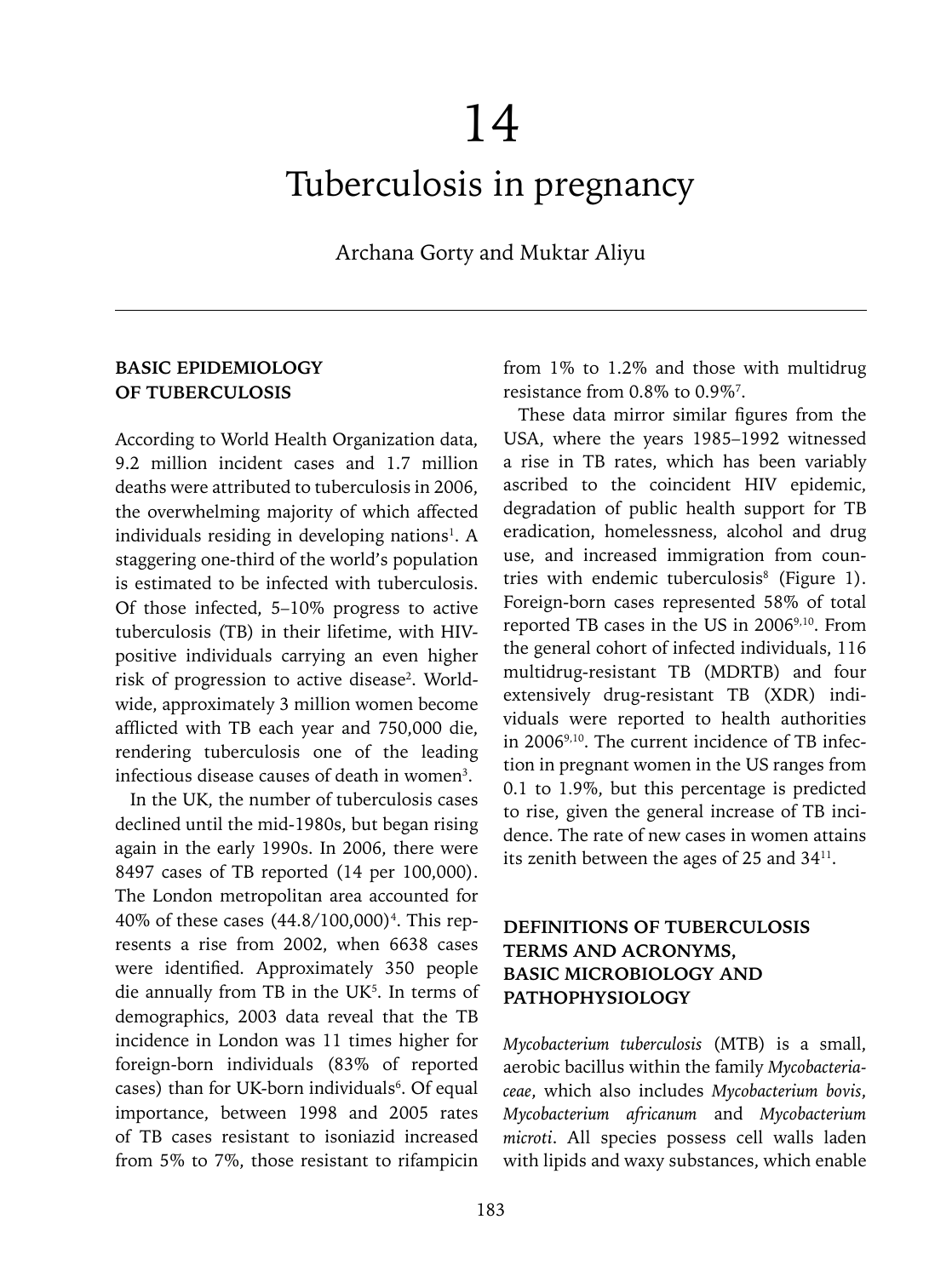

Figure 1 Reported TB cases in the USA for 1982–2008<sup>9</sup>

them to elude typical Gram stain. The term acid-fast arises from observations pertaining to two different commonly utilized staining mechanisms: carbol fuchsin (Ziehl-Neelsen and Kinyoun) and a fluorochrome method which uses auramine-O or auramine-rhodamine. Once stained, bacilli retain their color even after an acid-alcohol wash, and are thus referred to as 'acid-fast'<sup>12,13</sup>.

Transmission occurs when infected individuals aerosolize organisms during coughing, sneezing, singing, or speaking; respiratory droplets persist in the air for hours. Infectious aerosolized particles lodge in the host's alveoli, where alveolar macrophages encounter them and they undergo phagocytosis. After initial infection, the lifetime risk of progression to active disease is 10%, with a 5% risk of progression within the first 2 years. Host factors such as age, comorbid conditions, especially those affecting the immune system, and nutritional status all influence the probability of progression. Mycobacteria somehow evade death within macrophages, replicate within these cells, and spread throughout the lymphatic system to other parts of the body. In individuals with normally functioning cellmediated immunity, macrophages attract T lymphocytes, which then work in concert to form granulomas to contain further spread. This response typically occurs over 2–8 weeks, and is the basis of the tuberculin skin test (TST). Antibodies are also formed to MTB, but do not appear to confer protection<sup>13</sup>. Activated T lymphocytes secrete interferon γ, which serves as the immunologic rationale for the interferon γ release assay (IGRA); QuantiFERON (Cellestis Ltd, Australia) and ELISpot (Oxford Immunotec Ltd, UK) being two common blood tests which help detect latent tuberculosis infection $14$ . The Mantoux skin test is the oldest test in continual use, whereas the blood tests are relative newcomers (Table 1).

Primary infection occurs when MTB enters a susceptible host, a process resulting in three potential outcomes:

1. Latent tuberculosis infection (LTBI), which refers to an asymptomatic and noninfectious state after the host has mounted an effective granulomatous response, successfully sequestering the organism, and one that satisfies the conditions of having either a positive TST or QuantiFERON test, a negative chest X-ray and no evidence for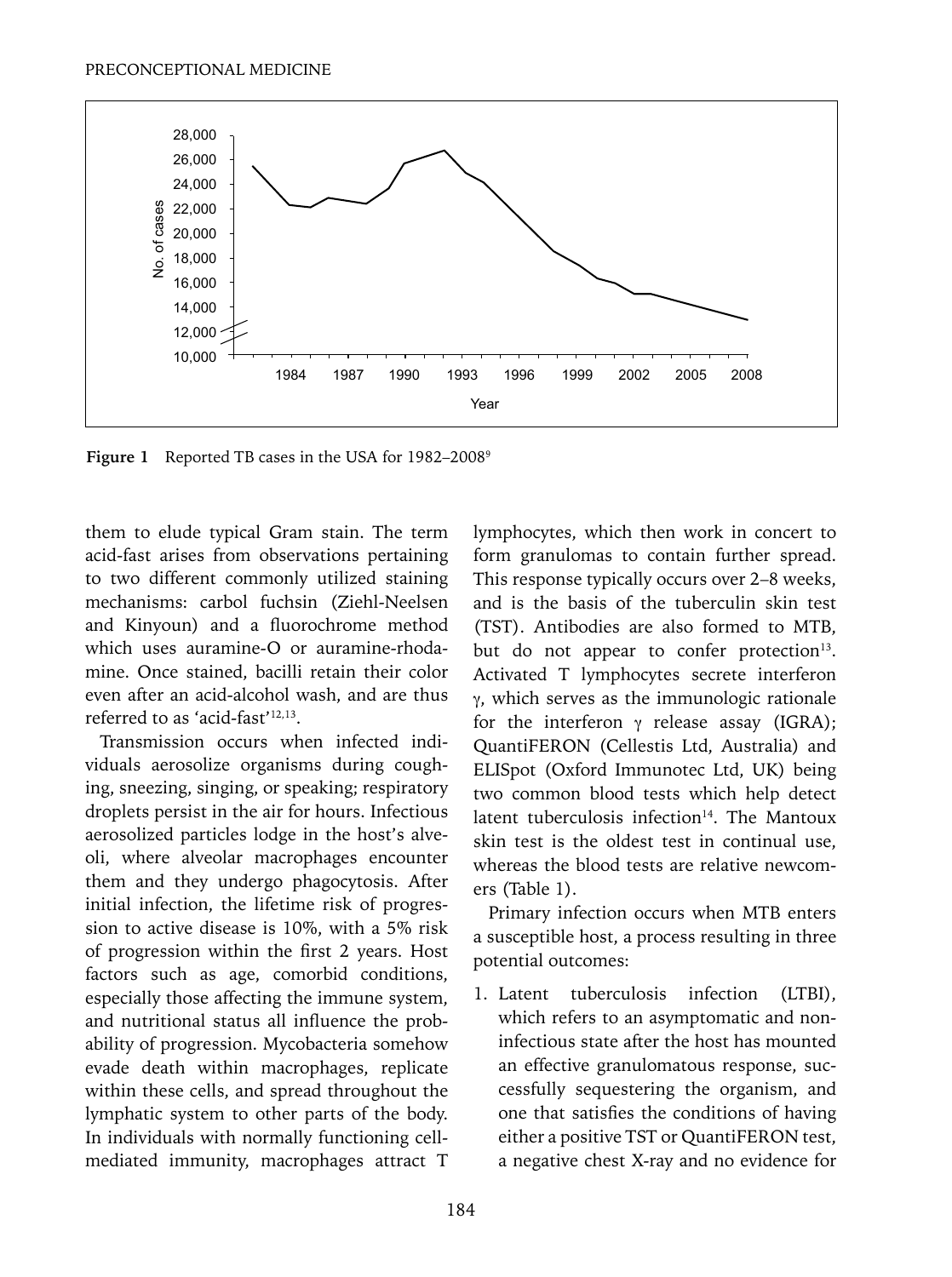|                         | Specificity $(\%)$ | Sensitivity $(\%)$ | Affected by<br><b>BCG</b> vaccine | Mechanism                                                                                                                                                                   |
|-------------------------|--------------------|--------------------|-----------------------------------|-----------------------------------------------------------------------------------------------------------------------------------------------------------------------------|
| Tuberculin<br>skin test | $97*$              | $77***$            | Yes                               | Measures amount of skin<br>induration based on<br>cutaneous delayed-type<br>hypersensitivity response to<br>purified protein derivative                                     |
| ELISpot                 | $93^{\dagger}$     | $90^{\dagger}$     | No <sup>†</sup>                   | Measures the number of $IFN_{\gamma}$ -<br>producing T cells in reaction<br>to the antigens ESAT-6 and<br>CFP-10 produced by MTB,<br>and not in the BCG vaccine             |
| <b>ELISA</b>            | $96^{\dagger}$     | $70^{\dagger}$     | No <sup>†</sup>                   | Measures the serum concentration<br>of IFN- $\gamma$ produced by T cells in<br>reaction to the antigens ESAT-6<br>and CFP-10 produced by MTB,<br>and not in the BCG vaccine |

#### **Table 1** Tuberculosis tests

BCG, Bacille Calmette-Guerin; ESAT-6, early secretory antigen target-6; CFP-10, culture filtrate protein 10; MTB, *Mycobacterium tuberculosis*; IFN, interferon

\*In non-BCG vaccinated individuals. \*\*From Pai *et al*. 15 †From Lalvani *et al*. 16

active TB disease either symptomatically (i.e. night sweats, weight loss, prolonged cough, hemoptysis) or by laboratory evaluation (i.e. positive sputum cultures) $17$ ;

- 2. Primary tuberculosis, which refers to active disease within the first 2 years of infection;
- 3. Reactivation disease, which signifies active disease after a period of latency beyond 2 years.

MDRTB denotes TB which is resistant to the two first-line drugs, isoniazid and rifampicin, while XDR refers to MDRTB which is also resistant to any one of the fluoroquinolones as well as one of the intravenous second-line medications which include amikacin, kanamycin or capreomycin<sup>18</sup>.

Compared to the general public, signs and symptoms are no different for pregnant women, but diagnosis is often delayed. Manifestations of active TB depend on the site, which for most people is pulmonary, although

the bacterium may attack any part of the body, including the lymphatic, genitourinary (especially damaging in females), musculoskeletal, central nervous, gastrointestinal and cardiac systems. Manifestations of pulmonary TB include cough, weight loss, fever, fatigue and malaise, hemoptysis, night sweats and chest pain. The non-specific nature of these symptoms, as well as the often ill-informed reluctance to perform radiographic testing in pregnancy, presents a diagnostic challenge to physicians. For these reasons, health care providers must be vigilant to consider this diagnosis in pregnant patients<sup>19</sup>.

#### **TUBERCULOSIS AND PREGNANCY**

Opinions regarding the effects of tuberculosis on pregnancy, and conversely, of pregnancy on the course of tuberculosis, have varied greatly throughout history. In the era of Hippocrates,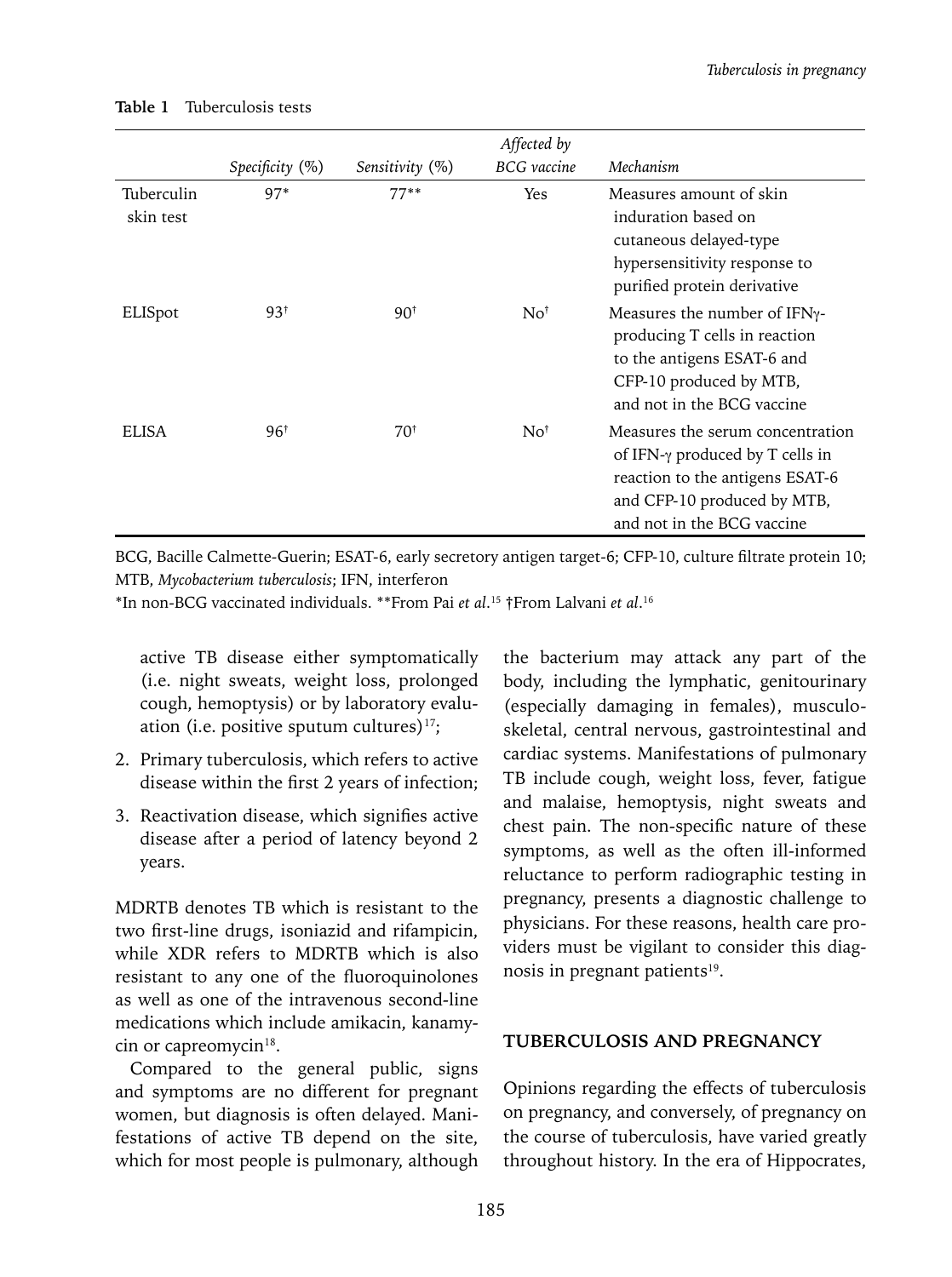pregnancy was thought to have a salutary effect on tuberculosis, this perspective being in diametric opposition to that of the early 20th century when professionals actually recommended therapeutic abortions if pregnancy and tuberculosis diagnoses coincided. Current medical opinion holds that pregnancy and TB do not affect each other's course, but that active tuberculosis has adverse obstetrical and neonatal outcomes<sup>19</sup>. One prospective cohort study compared pregnant women with TB (subdivided into those treated early or before pregnancy and those treated in the second or third trimester) to pregnant, nontuberculosis infected women, and found that pulmonary TB was the most common manifestation in pregnancy. Furthermore, the relative risk of obstetrical morbidity (defined by the authors as 'the presence of any complication during pregnancy attributed directly or not to the infectious disease') in TB-infected patients was three times the risk of uninfected individuals; this risk increased when treatment commenced later in the pregnancy<sup>20</sup>. Major complications experienced by women in this study included preterm labor, pre-eclampsia, premature rupture of membranes and fetal growth retardation. Average birth weight was 200g lower for infants whose mothers had TB versus controls<sup>18</sup>. Other studies corroborate these findings. In one series, active pulmonary TB was associated with prematurity, fetal growth retardation, low birth weight and increased perinatal mortality among infants of mothers with TB as compared to infants of healthy women<sup>21</sup>. Another prospective cohort study that examined the effects of extrapulmonary TB (representing about 10–27% of TB cases), found that tuberculous lymphadenitis had no effect on pregnancy or perinatal outcome, but women with other-site extrapulmonary disease suffered more antenatal hospitalizations, and had babies with lower Apgar scores and lower birth weights compared to non-infected controls<sup>22</sup>. Other studies have also documented adverse neonatal outcomes.

One series demonstrated a 23% morbidity rate among children born to TB-infected mothers versus 3.8% in the control group, including higher incidences of prematurity, perinatal mortality and low birth weight among the TB group. Risk factors included maternal pulmonary disease and late start of treatment<sup>23</sup>. Other considerations include the fact that congenital tuberculosis is a rare but serious complication of maternal TB, and the presence of genitourinary TB remains an important cause of female infertility, especially in developing countries. In summary, active tuberculosis produces deleterious effects on the mother as well as on the newborn, and merits prompt diagnosis and treatment.

#### **TUBERCULOSIS SCREENING**

The Health Protection Agency in the UK recommends targeted screening of pregnant women for TB; for instance, for those who have recently been exposed to tuberculosis (occupational or household contacts), or for those who are HIV positive. Screening should then proceed with determination of Bacille Calmette-Guerin (BCG) vaccination status, tuberculin testing, interferon γ blood tests and/or chest radiography if indicated<sup>24</sup>. Chemoprophylaxis should commence if a pregnant woman is a close contact of a known active TB case and has reactive skin or blood tests, with a negative chest X-ray. A Mantoux TST is considered positive with induration of 6mm or more<sup>25</sup>. The recommended treatment regimen is 6 months of isoniazid plus pyridoxine.

Another question to be considered is provision of the BCG vaccine as a preventive measure. Because BCG is a live attenuated vaccine, it should not be administered during pregnancy. The 2005 UK Department of Health guidelines recommend that all infants (0–12 months) receive the BCG vaccine as soon as possible (preferably prior to hospital discharge) if they reside in areas where TB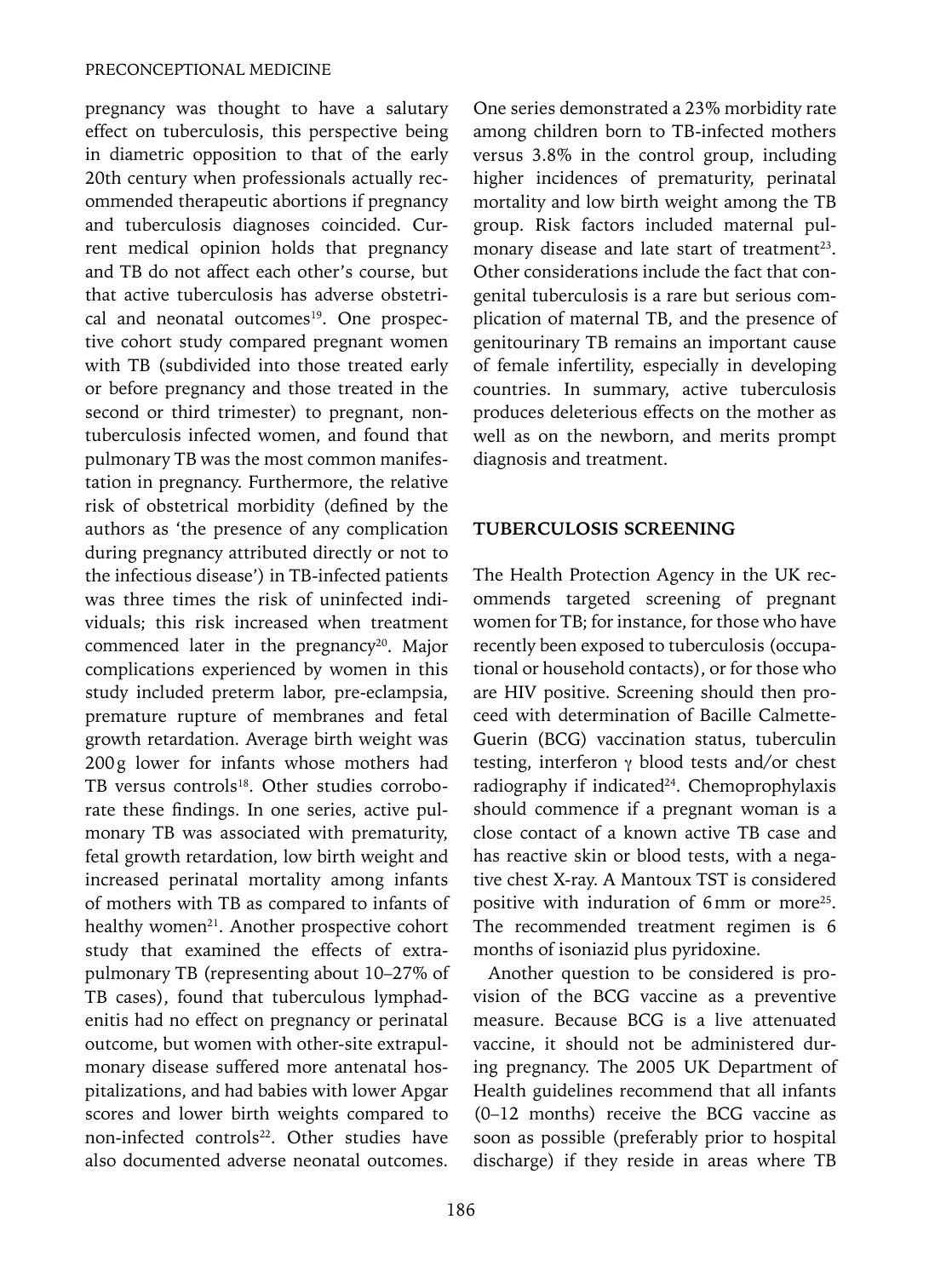incidence is 40/100,000 or higher, or they have a parent or grandparent whose country of origin carries a TB incidence of 40/100,000 or higher<sup>26</sup>.

Because most cases of active TB in the US arise from LTBI patients, the joint Centers for Disease Control and Prevention (CDC) and American Thoracic Society (ATS) guidelines recommend targeted testing for tuberculosis among high-risk individuals as a strategic method to reduce prevalence $27$ . The CDC notes cut-offs of >5mm induration, >10mm induration and >15mm induration in the interpretations of the TST, depending on the risk factors of the tested individual (Table  $2)^{28}$ .

According to the National Institute for Clinical Excellence (NICE), the probability of evolution to active tuberculosis in a latently infected

|         | Table 2 Recommendations for targeted tuberculin |
|---------|-------------------------------------------------|
| testing |                                                 |

| High risk $(+PPD = 5mm)$                            |  |  |  |  |
|-----------------------------------------------------|--|--|--|--|
| HIV positive                                        |  |  |  |  |
| Contacts of TB patients                             |  |  |  |  |
| Fibrotic changes on chest radiograph                |  |  |  |  |
| Organ transplantation patients                      |  |  |  |  |
| Persons on prolonged corticosteroid therapy         |  |  |  |  |
| Moderate risk $(+PPD = 10 \text{mm})$               |  |  |  |  |
| Recent immigrants from high prevalence              |  |  |  |  |
| countries                                           |  |  |  |  |
| Injection drug users                                |  |  |  |  |
| Homeless persons                                    |  |  |  |  |
| Resident or employee of high-risk congregate        |  |  |  |  |
| setting                                             |  |  |  |  |
| Mycobacteriology laboratory employee                |  |  |  |  |
| People with certain clinical conditions (silicosis, |  |  |  |  |
| diabetes mellitus, renal failure, underweight,      |  |  |  |  |
| gastrectomy, certain cancers)                       |  |  |  |  |
| Children younger than 4 years of age                |  |  |  |  |
| Infants, children or adolescents                    |  |  |  |  |
| exposed to high-risk adult                          |  |  |  |  |
| Low risk $(+PPD = 15mm)$                            |  |  |  |  |
| Testing not recommended                             |  |  |  |  |
|                                                     |  |  |  |  |

PPD, purified protein derivative. Adapted from Bergeron *et al*. 28

individual is enhanced by HIV positivity, injection drug use, solid organ transplantation, jejuno-ileal bypass or gastrectomy, presence of a hematological malignancy, chronic renal failure or on hemodialysis, receiving antitumor necrosis factor (TNF)-α treatment or history of silicosis25. The US guidelines have similar criteria for assessing risk of progression to active TB and, in addition, include age under 20 years, abnormal or fibrotic lung lesions, underweight by 10% or more of ideal body weight, diabetes mellitus, prolonged corticosteroid therapy, and head and neck cancers<sup>27,28</sup>.

Treatment of LTBI represents one of the chief means of TB control in low-TB incidence nations. Although the BCG vaccine, a live attenuated strain of *M. bovis*, is available in many nations around the world, it is not an approved method of TB control in the US. It is, however, used with varying degrees of success for primary prevention and to mitigate against disseminated or devastating disease in many other parts of the world, particularly in children, including in the  $UK^{12}$ . As previously mentioned, the BCG vaccination is not given to pregnant women, but may be considered in (1) neonates born in an area with TB incidence of >40/100,000 or with a parent or grandparent born in a high-incidence country or with a family history of TB within the past 5 years; (2) infants and children (older than 4 weeks and younger than 16 years) who are at increased risk (would qualify for neonatal vaccine) and are Mantoux negative; (3) selected new entrants to the UK (from high-incidence nations and without previous vaccination as noted by history and/or scar); (4) health care workers (without prior history of BCG vaccination, and who are Mantoux or interferon γ negative); (5) contacts of people with active TB, and others at increased risk of contracting TB (e.g. working with prisoners or in nursing homes)<sup>25</sup>.

Recommended screening for TB begins with the TST, 0.1ml of 5 units of purified protein derivative (PPD) injected intradermally on the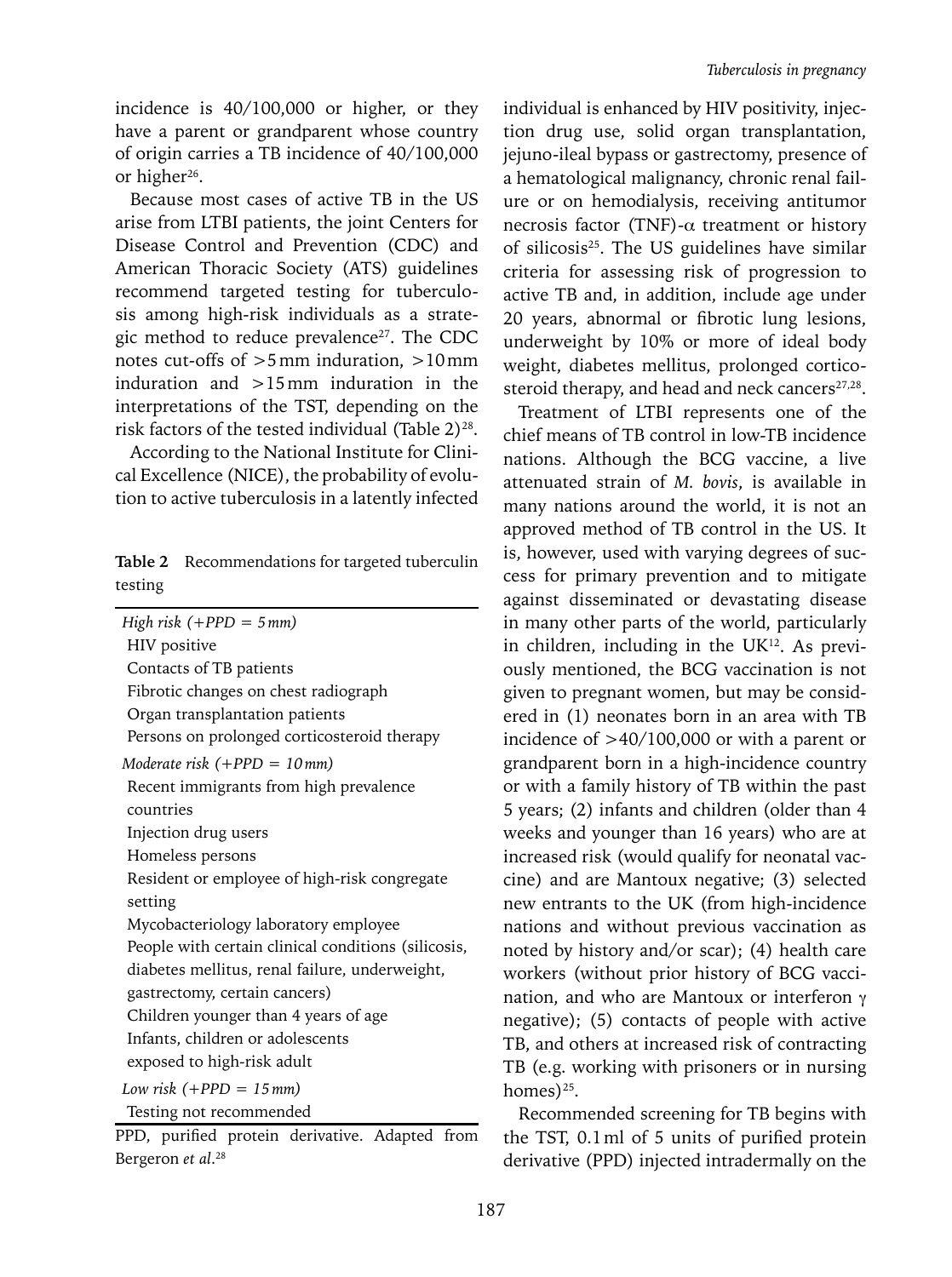volar aspect of the forearm and read 48–72 hours later<sup>28</sup>. If used, this test should be performed as early in the pregnancy as possible or, in high-risk populations, preconceptionally. The biological basis of the TST is a delayedtype hypersensitivity reaction to antigenic moieties derived from the mycobacterium. Previous exposure to the BCG vaccine may confound visual test interpretation, however, by producing a potentially false-positive reaction. Fortunately, the newer IGRAs do not cross-react with previous inoculation with the BCG vaccine; on the other hand, their use has not been extensively evaluated in pregnant populations<sup>29,30</sup>. The joint 2008 CDC/ ATS statement on diagnostic evaluation also underscores the exigency of evaluating for active TB if a positive reaction is obtained. A recent prospective study to evaluate a newer T cell-based IGRA called ELISpot-PLUS, found the ELISpot-PLUS assay to be more sensitive than the standard ELISpot test, and was particularly effective in helping to rule out latent or active TB if used in conjunction with the TST when a moderate to high pretest probability exists<sup>31</sup>. In general, the IGRAs have excellent specificity, and results are not confounded by previous BCG vaccination; sensitivity is not quite as high, but the T-SPOT appears to have greater sensitivity than either the TST or the QuantiFERON tests<sup>31,32</sup>.

#### **DIAGNOSIS AND TREATMENT**

Health care professionals caring for pregnant women with TB ideally should consult with a knowledgeable pulmonary or infectious disease colleague for advice and guidance, especially if comorbid diseases and conditions exist or are suspected to exist, such as HIV infection or MDR or XDRTB. Tripathy and Tripathy<sup>33</sup> concluded in a prospective study that no statistical differences existed between pregnant women divided into TB-positive women who received antituberculosis chemotherapy throughout pregnancy and non-TB infected same sex controls in terms of outcomes of gestational duration, occurrence of preterm labor, or congenital anomalies of their babies<sup>33</sup>. The CDC concurs that most first-line agents for tuberculosis are safe to use during pregnancy, even though they do cross the placenta.

Directly observed therapy (DOT) is an important component of treatment regimens in the US and India; however, in the UK, DOT is not usually required for most standard cases of active TB unless the risk assessment for treatment adherence reveals homelessness, or history of previous non-adherence to therapy<sup>25</sup>. DOT is a widely recognized strategy of TB management whereby health workers directly observe patients as they take their medication. This strategy increases adherence and reduces the likelihood of emergence of drug-resistant forms of *Mycobacterium tuberculosis*. If the TST or IGRA is positive, a meticulous history should be performed, specifically assessing for BCG vaccination history, symptoms of active TB, past or present contacts of infectious TB patients, previous PPD history (especially if negative within the last 2 years), and indicators of immune dysfunction. If suspicious symptoms or comorbid immunosuppressing conditions exist, a shielded chest X-ray should be performed; otherwise, shielded radiographic evaluation can be deferred until the second trimester. A positive chest X-ray prompts the need to examine three sputum samples collected at separate times for acid-fast bacilli smear, culture and susceptibility testing<sup>28</sup>.

## **LATENT TUBERCULOSIS INFECTION**

Pregnant women diagnosed with LTBI are at high risk of developing active TB, especially if they are HIV positive, have had contact with active TB cases, or reveal new PPD positivity within the past 2 years. Such women should begin treatment in the first trimester in any of the aforementioned circumstances<sup>28</sup>.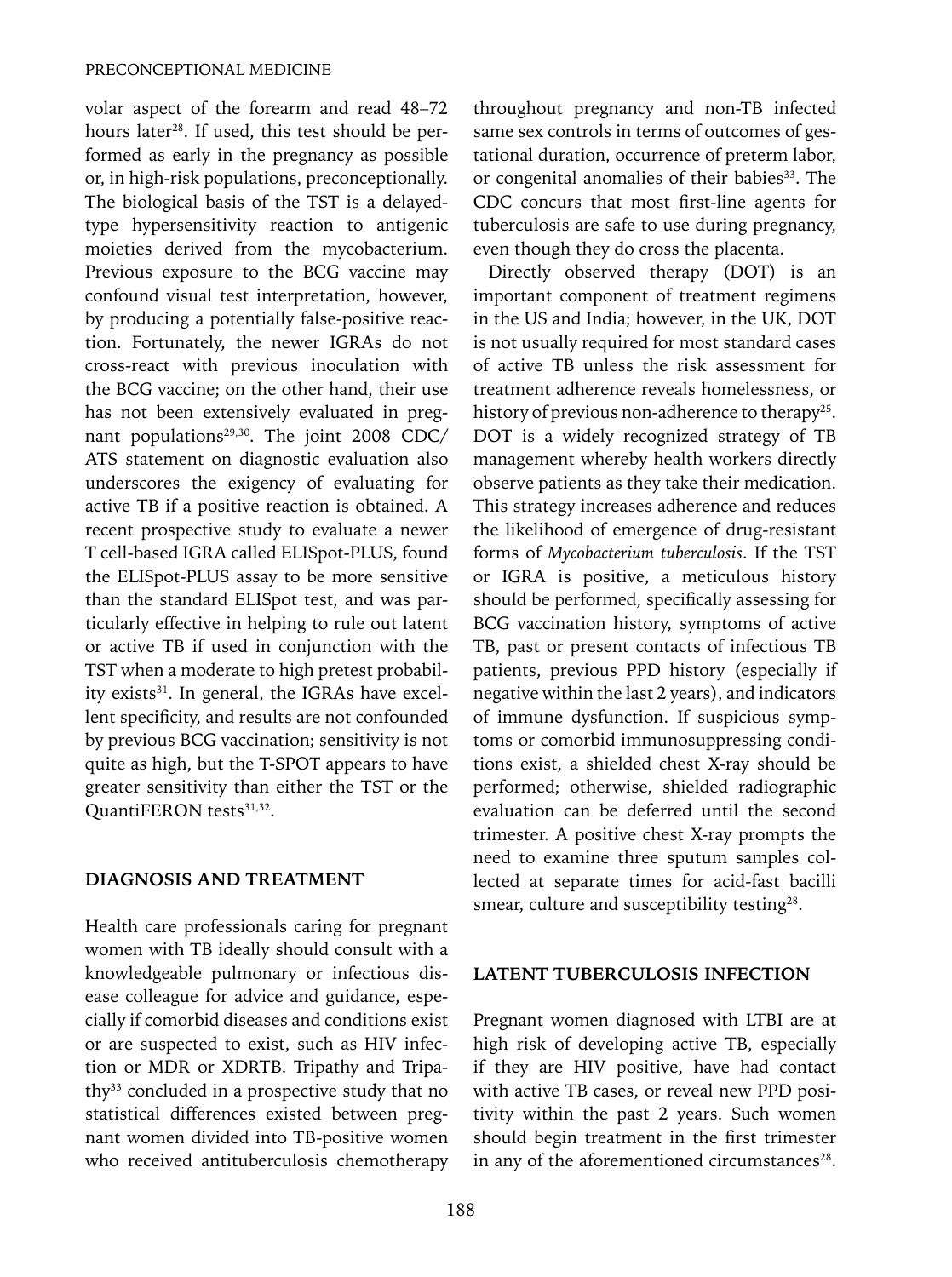Otherwise healthy women may wait until the postpartum period to commence their treatment of LTBI. Some experts advocate treating LTBI during pregnancy for all patients regardless of risk of progression to active TB, asserting that for some higher-risk women (homeless, immigrants from endemic areas, low socioeconomic status, etc.) pregnancy represents the only encounter with and opportunity for medical care. This statement is true both in resource poor and in developed countries. Treatment should be viewed as a critical means of preventing active TB in vulnerable populations and as a means to contain further spread in the communities wherein these women and their babies reside<sup>28,34</sup>. A cost-benefit analysis conducted by Boggess *et al*. described favorable economics for antenatal treatment of LTBI even with the increased need for hepatotoxicity monitoring related to isoniazid<sup>35</sup>. Regardless of these considerations, presently both the CDC and the American College of Obstetricians and Gynecologists (ACOG) recommend targeted testing for TB only in high-risk populations, and, unless compelling reasons exist (HIV infection, recent TB infection), delaying LTBI treatment until 2–3 months postpartum. This position is mostly in deference to fears of exposure to any medications during pregnancy.

In the UK, isoniazid is considered safe for treatment of latent TB during pregnancy, although the general reluctance to prescribe medications during gestation is acknowledged; treatment may be delayed until the postpartum period unless the woman is HIV positive or has had recent contact with active TB cases. Bothamley cites the East European Prevention Trial, whereby isoniazid was used for chemoprophylaxis, and determined that the risk attributed to isoniazid was two orders of magnitude less than the risk of TB on the pregnancy<sup>36</sup>. A common regimen for treatment of LTBI consists of isoniazid plus pyridoxine for 6 months<sup>36</sup>. Bothamley recommends that baseline liver function testing be performed

before initiating isoniazid therapy, repeated every 2 weeks for the first 8 weeks of therapy (or weekly if chronic liver disease is present), and continued monthly for the remainder of pregnancy and certainly if symptoms such as fever, malaise, anorexia, or jaundice occur. Isoniazid and other hepatotoxic medications such as rifampicin and pyrazinamide should be discontinued if liver function tests exceed  $3-5$  times the upper limits of normal<sup>36</sup>. The CDC recommends isoniazid daily or twice a week for 9 months for women at high risk of developing active disease. Pregnant women on isoniazid should receive pyridoxine supplementation to diminish the risk of peripheral neuropathy<sup>27</sup>. Baseline liver function testing is recommended in pregnant women receiving isoniazid, and routine clinical and laboratory monitoring during therapy should be considered. It is recommended to discontinue isoniazid if liver function enzymes exceed three times the upper limits of normal in symptomatic patients, or five times the upper limits of normal in asymptomatic patients<sup>11</sup>.

#### **ACTIVE TUBERCULOSIS**

The CDC states that untreated active TB imperils a pregnant woman and her baby more than the treatment itself<sup>29</sup>. Medications contraindicated in pregnancy include streptomycin (concerns of fetal hearing loss); kanamycin and amikacin (risks of nephrotoxicity and congenital hearing loss); capreomycin (risks of nephrotoxicity and congenital hearing loss); and, finally, the fluoroquinolones (due to teratogenic effects). In the US, relative contraindications to PZA (pyrazinamide) exist mostly due to a dearth of evidence regarding its use<sup>30</sup>.

Treatment is divided into an initial or intensive phase followed by a continuation phase. The initial phase is intended to kill actively replicating and semidormant bacteria. Three or more drugs are used to help guard against the emergence of resistant organisms. In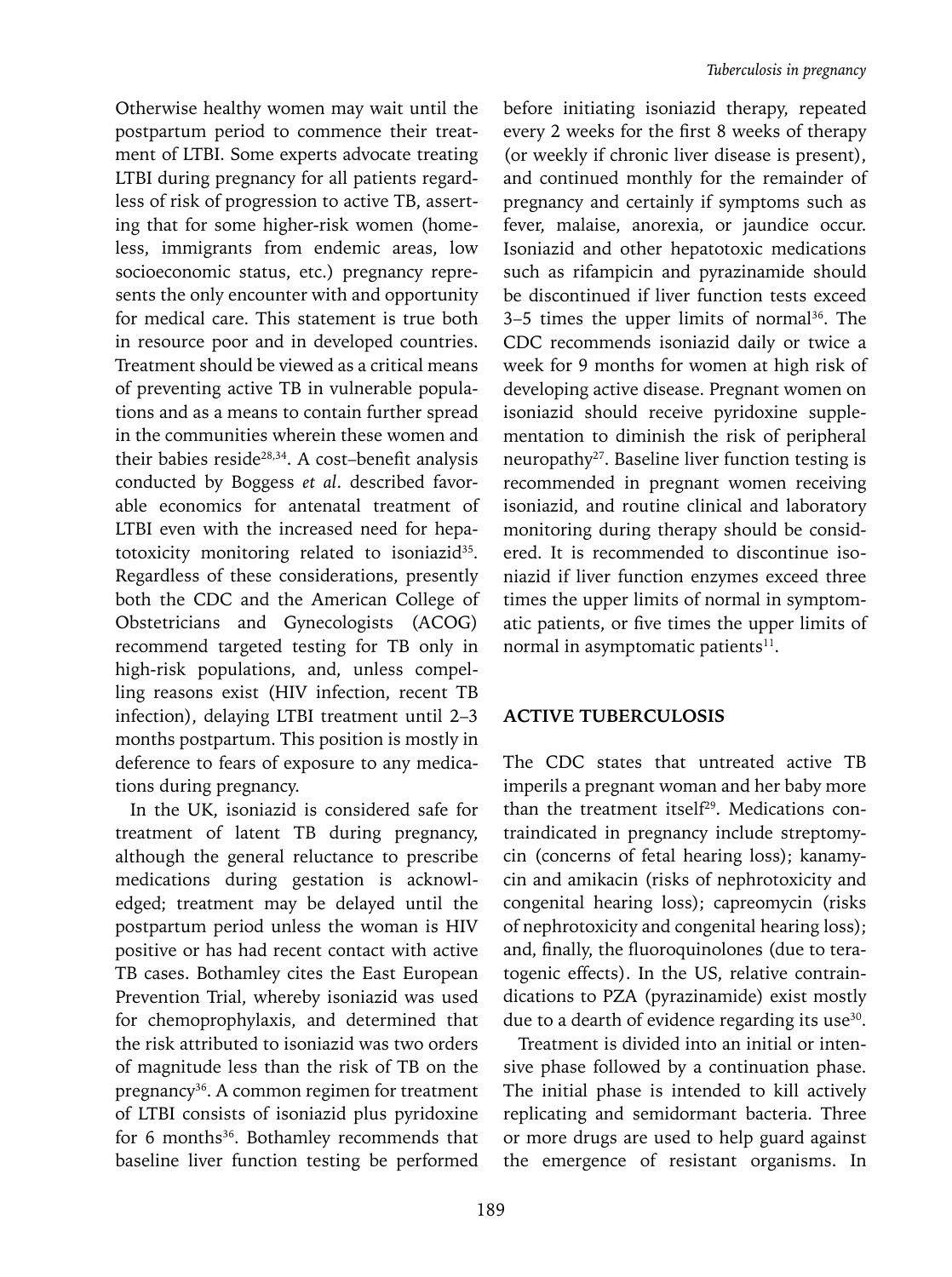non-pregnant individuals, the initial phase typically is 2 months in duration, and consists of a four-drug plan consisting of isoniazid, rifampicin, pyrazinamide and ethambutol. The continuation phase, on the other hand, consists of isoniazid and a rifamycin product daily or intermittently for the remaining 4–7 months. The choice of drugs and length of administration depend on organism susceptibility, site and severity of disease<sup>37</sup>. In the UK, standard treatment for TB, consisting of isoniazid and rifampicin for 6 months, with pyrazinamide and ethambutol for the first 2 months, may be given throughout pregnancy. Whereas daily or intermittent (three times a week) treatment is acceptable, intermittent treatment is cheaper and also allows for supervised therapy. Twice weekly regimens are not recommended because adverse effects from rifampicin may become more evident<sup>36</sup>. The UK regimen is a departure from therapy in the US, where pyrazinamide is relatively contraindicated. The CDC guidelines state:

'The initial treatment regimen should consist of INH [isoniazid], RIF [rifampicin], and EMB [ethambutol]. SM [streptomycin] should not be substituted for EMB. Although PZA [pyrazinamide] is recommended for routine use in pregnant women by the WHO<sup>37</sup> and the IUATLD<sup>38</sup>, the drug has not been recommended for general use in pregnant women in the United States because of insufficient data to determine safety…If PZA is not included in the initial treatment regimen, the minimum duration of therapy is 9 months. Pyridoxine, 25mg/day, should be given to pregnant women who are receiving INH…INH, RIF, and EMB cross the placenta, but none has been shown to have teratogenic effects<sup>39</sup>. SM (streptomycin), the only antituberculosis drug documented to have harmful effects on the human fetus, interferes with development of the ear and may cause congenital deafness…The fluoroquinolones have been associated with arthropathies in

young animals; therefore, they should be avoided if possible in pregnant women…In general, administration of antituberculosis drugs is not an indication for termination of pregnancy...'30.

## **BREASTFEEDING**

Breastfeeding may continue in women being treated for LTBI. First-line agents do enter breast milk, but have not been found to produce toxicity in the newborn<sup>30</sup>. Mothers with active TB who may still communicate the disease should not remain in direct contact with their infants to reduce the risk of spread. MTB bacilli do not enter breast milk, and such women may pump their milk to be fed to their infants, unless the mother possesses a tuberculous breast lesion. If a tuberculous breast lesion does exist, however, the mother may pump and discard the milk to maintain her supply until the lesion heals. When the mother is no longer considered infectious (amelioration of signs or symptoms of active disease, has been on effective therapy for at least 2 weeks, and repeat sputum smear is negative), she may resume direct breastfeeding of her child<sup>41</sup>.

# **MULTIDRUG RESISTANT TUBERCULOSIS AND HIV INFECTION**

MDRTB necessitates treatment using secondline drugs for which there is limited clinical experience. One study found no significant evidence of toxicity in children either congenitally or at long-term follow-up (average age 3.7 years) with use of second-line drugs<sup>42</sup>; another revealed no obstetrical complications or congenital TB transmission in a series of pregnant women treated for MDRTB<sup>43</sup>. This suggests that MDRTB may be successfully treated during pregnancy without significant harm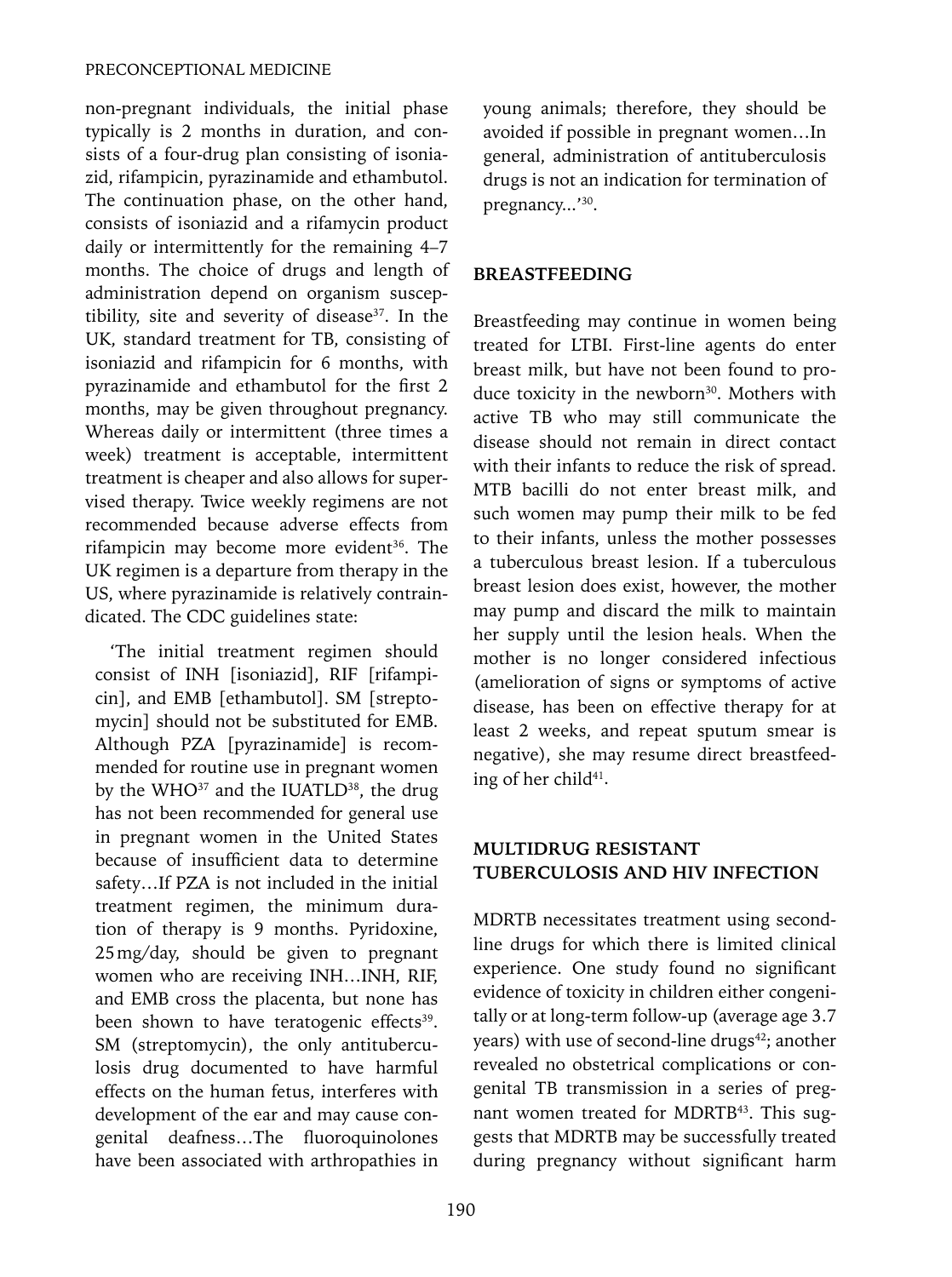to mother or child, and without requiring recommendation of a therapeutic abortion<sup>43</sup>.

Any tuberculosis-positive patient should be tested for concurrent HIV infection. HIV greatly increases the risk of progression to active TB. HIV is believed to complicate tuberculosis treatment during pregnancy primarily by drug interactions between HIV and tuberculosis medications, especially rifampicin, which induces hepatic drug metabolism<sup>35</sup>.

In conclusion, TB remains an increasingly common infectious disease and a major cause of mortality and morbidity among pregnant women worldwide. Diagnosis of TB in pregnancy is frequently delayed, and a high index of suspicion is often required to detect it. Nevertheless, pregnancy can be an important opportunity for identification and treatment of TB. The authors wish to emphasize that any health care provider who undertakes treatment of pregnant women with MDR or XDRTB and/or HIV should do so in close collaboration with experts in pulmonary and infectious diseases.

## **References**

- 1. World Health Organization. http://www.who. int/tb/publications/global\_report/2008/summary/en/index.html
- 2. World Health Organization. http://www.who. int/mediacentre/factsheets/fs104/en/index. html
- 3. World Health Organization. http://www.who. int/tb/challenges/gender/page\_1/en/index. html
- 4. http://www.dh.gov.uk/en/Publichealth/Communicablediseases/Tuberculosis/index.html
- 5. *Stopping Tuberculosis in England.* An Action Plan from the Chief Medical Officer. www.dh.gov. uk/publications
- 6. Antoine D, Maguire H, Story A. Epidemiology and response to the growing problem of tuberculosis in London. *Euro Surveill* 2006;11:25–8
- 7. Kruijshaar ME, Watson JM, Drobniewski F, et al. Increasing antituberculosis drug resistance in the United Kingdom: analysis of National Surveillance Data. *BMJ* 2008;336:1231–4
- 8. Laibl VR, Sheffield JS. Tuberculosis in pregnancy. *Clin Perinatol* 2005;32:739–47
- 9. CDC. Trends in Tuberculosis United States, 2007. *MMWR Morb Mortal Wkly Rep* 2008;57:281–5
- 10. Executive Commentary: Highlights of the 2007 Report. http://www.cdc.gov/tb/surv/2007/ pdf/2\_ExecComm.pdf
- 11. Efferen LS. Tuberculosis and pregnancy. *Curr Opin Pulm Med* 2007;13:205–11
- 12. Goldman L, Ausielo D, eds. *Cecil's Textbook of Medicine*, 22nd edn. Philadelphia: WB Saunders Co, 2003
- 13. CDC. http://www.cdc.gov/tb/pubs/PDF/ 1376.pdf
- 14. Frieden TR, Sterling TR, Munsiff SS, Watt CJ, Dye C. Tuberculosis. *Lancet* 2003;362:887–99
- 15. Pai M, Zwerling A, Menzies D. Systemic review: T-cell-based assays for the diagnosis of latent tuberculosis infection: an update. *Ann Intern Med* 2008;149:177–84
- 16. Lalvani A, Pareek M. Interferon gamma release assays: principles and practice. *Enferm Infecc Microbiol Clin* 2010;28:245–52
- 17. Schulte JM, Bryan P, Dodds S, Potter M, Onorato IM, O'Sullivan MJ. Tuberculosis skin testing among HIV-infected pregnant women in Miami, 1995 to 1996. *J Perinatol*  2002;22:159–62
- 18. CDC. http://www.cdc.gov/tb/pubs/tbfactsheets/mdrtb.htm
- 19. Ormerod P. Tuberculosis in pregnancy and the puerperium. *Thorax* 2001;56:494–9
- 20. Figueroa-Damian R, Arredondo-Garcia JL. Pregnancy and tuberculosis: influence of treatment on perinatal outcome. *Am J Perinatol*  1998;15:303–6
- 21. Jana N, Vasishta K, Jindal SK, Khunnu B, Ghosh K. Perinatal outcome in pregnancies complicated by pulmonary tuberculosis. *Int J Gynecol Obstet* 1994;44:119–24
- 22. Jana N, Vasishta K, Saha SC, Ghosh K. Obstetrical outcomes among women with extrapulmonary tuberculosis. *N Engl J Med* 1999;341:645–9
- 23. Figueroa-Damián R, Arredondo-García JL. Neonatal outcome of children born to women with tuberculosis. *Arch Med Res* 2001;32:66–9
- 24. http://www.nks.nhs.uk/tbpregnancyclinicians. pdf